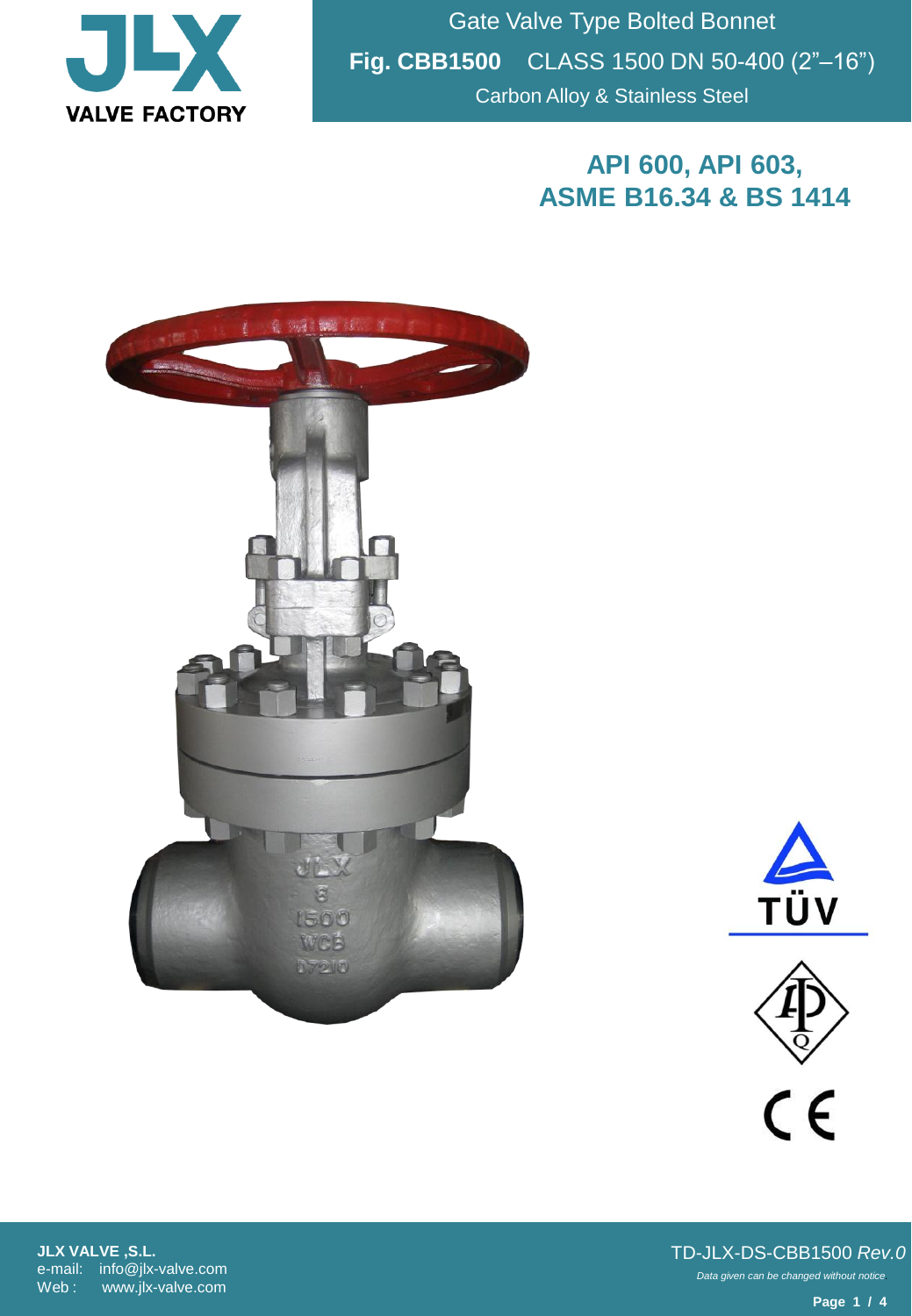

Gate Valve Type Bolted Bonnet **Fig. CBB1500** CLASS 1500 DN 50-400 (2"–16") Parts & Materials

| <b>Item</b>      | <b>Description</b> | Material of construction* |                                 |                           |                               |  |
|------------------|--------------------|---------------------------|---------------------------------|---------------------------|-------------------------------|--|
|                  |                    | <b>Carbon Steel</b>       | <b>Carbon Steel (Low Temp.)</b> | <b>Alloy Steel</b>        | <b>Stainless Steel</b>        |  |
|                  | Body               | A 216 Gr.WCB              | A 352 Gr.LCB                    | A 217 Gr.C5               | A 351 Gr.CF8M                 |  |
| $\overline{2}$   | Bonnet             | A 216 Gr.WCB              | A 352 Gr.LCB                    | A 217 Gr.C5               | A 351 Gr.CF8M                 |  |
| 3                | Wedge              | A 216 Gr. WCB + ER410     | A 352 Gr.LCB + ER308            | A 217 Gr.C5 + ER410       | A 351 Gr.CF8M                 |  |
| 4                | Yoke               | A 216 Gr.WCB              | A 352 Gr.LCB                    | A 217 Gr.C5               | A 351 Gr.CF8M                 |  |
| 5                | Stem               | A 182 Gr.F6a              | A 182 Gr.F304                   | A 182 Gr.F6a              | A 182 Gr.F316                 |  |
| 6                | Seat Ring          | $A$ 105 + Stellite        | A 182 Gr.F304                   | A 182 Gr. F6a + Stellite  | -----                         |  |
|                  | <b>Stem Nut</b>    | B 148 / A 439 Gr.D2       | B 148 / A 439 Gr.D2             | B 148 / A 439 Gr.D2       | B 148 / A 439 Gr.D2           |  |
| 8                | <b>Backseat</b>    | A182 Gr.F6a               | A182 Gr.F304                    | A 182 Gr.F6a              |                               |  |
| 9                | Gland              | A 105                     | A 105                           | A 182 Gr.F6a              | A 182 Gr.F316                 |  |
| 10               | Gland Flange       | A 105                     | A 105                           | A 105                     | A 182 Gr.F304                 |  |
| 11               | Stem Packing       | Graphite                  | Graphite                        | Graphite                  | Graphite                      |  |
| 12               | Gasket             | Soft Iron                 | SS 304                          | SS 304                    | SS 316                        |  |
| 13               | Bonnet Bolt & Nut  | A 193 Gr.B7 / A 194 Gr.2H | A 193 Gr.B7 / A 194 Gr.2H       | A 193 Gr.B7 / A 194 Gr.2H | A 193 Gr.B7 / A 194 Gr.2H (3) |  |
| 14               | Eye Bolt & Nut     | A 193 Gr.B7 / A 194 Gr.2H | A 193 Gr.B7 / A 194 Gr.2H       | A 193 Gr.B7 / A 194 Gr.2H | A 193 Gr.B7 / A 194 Gr.2H     |  |
| 15               | Handw heel         | <b>Carbon Steel</b>       | Carbon Steel                    | <b>Carbon Steel</b>       | <b>Carbon Steel</b>           |  |
| (3) Zinc coating |                    |                           |                                 |                           |                               |  |

*(3) Zinc coating*

*\* Standard constructions with Trim 8, 2 and 10, other options are available*

| <b>API 600</b>                                                       | <b>Nominal Trim</b>    | <b>Stem</b>  | <b>Seating Surface Body/Wedge</b> |  |  |  |
|----------------------------------------------------------------------|------------------------|--------------|-----------------------------------|--|--|--|
| Trim No.                                                             |                        | Backseat (1) |                                   |  |  |  |
| 1                                                                    | F6                     | 13Cr         | 13Cr                              |  |  |  |
| $\overline{2}$                                                       | 304                    | 18Cr-8Ni     | 18Cr-8Ni                          |  |  |  |
| 3                                                                    | F310                   | 25Cr-20Ni    | 25Cr-20Ni                         |  |  |  |
| $\overline{4}$                                                       | Hard F6                | 13Cr         | Hard 13Cr                         |  |  |  |
| 5                                                                    | <b>Hardfaced</b>       | 13Cr         | $Co-Cr A(2)$                      |  |  |  |
| 5A                                                                   | <b>Hardfaced</b>       | 13Cr         | Ni-Cr                             |  |  |  |
| 6                                                                    | F6 and Cu-Ni           | 13Cr         | 13Cr and Cu-Ni                    |  |  |  |
| $\overline{7}$                                                       | F6 and Hard F6         | 13Cr         | 13Cr and Hard 13Cr                |  |  |  |
| 8                                                                    | F6 and Hardfaced       | 13Cr         | 13Cr and Co-Cr A (2)              |  |  |  |
| 8A                                                                   | F6 and Hardfaced       | 13Cr         | 13Cr and Ni-Cr                    |  |  |  |
| 9                                                                    | Monel                  | Ni-Cu Alloy  | Ni-Cu Alloy                       |  |  |  |
| 10                                                                   | 316                    | 18Cr-8Ni-Mo  | 18Cr-8Ni-Mo                       |  |  |  |
| 11                                                                   | Monel and Hardfaced    | Ni-Cu Alloy  | Ni-Cu Alloy and Trim 5 or 5A      |  |  |  |
| 12                                                                   | 316 and Hardfaced      | 18Cr-8Ni-Mo  | 18Cr-8Ni-Mo and Trim 5 or 5A      |  |  |  |
| 13                                                                   | Alloy 20               | 19Cr-29Ni    | 19Cr-29Ni                         |  |  |  |
| 14                                                                   | Alloy 20 and Hardfaced | 19Cr-29Ni    | 19Cr-29Ni and Trim 5 or 5A        |  |  |  |
| 15                                                                   | <b>Hardfaced</b>       | 18Cr-8Ni     | $Co-Cr A(2)$                      |  |  |  |
| 16                                                                   | <b>Hardfaced</b>       | 18Cr-8Ni-Mo  | Co-Cr A $(2)$                     |  |  |  |
| 17                                                                   | <b>Hardfaced</b>       | 18Cr-10Ni-Cb | Co-Cr A $(2)$                     |  |  |  |
| 18                                                                   | <b>Hardfaced</b>       | 19Cr-29Ni    | Co-Cr A $(2)$                     |  |  |  |
| (1) and small internal parts that normally contact the service fluid |                        |              |                                   |  |  |  |



*Carbon & Alloy Steel Construction*

*Stainless Steel Construction*

*(2) Trademark material Stellite 6*

## *Data given can be changed without notice.* TD-JLX-DS-CBB1500 *Rev.0*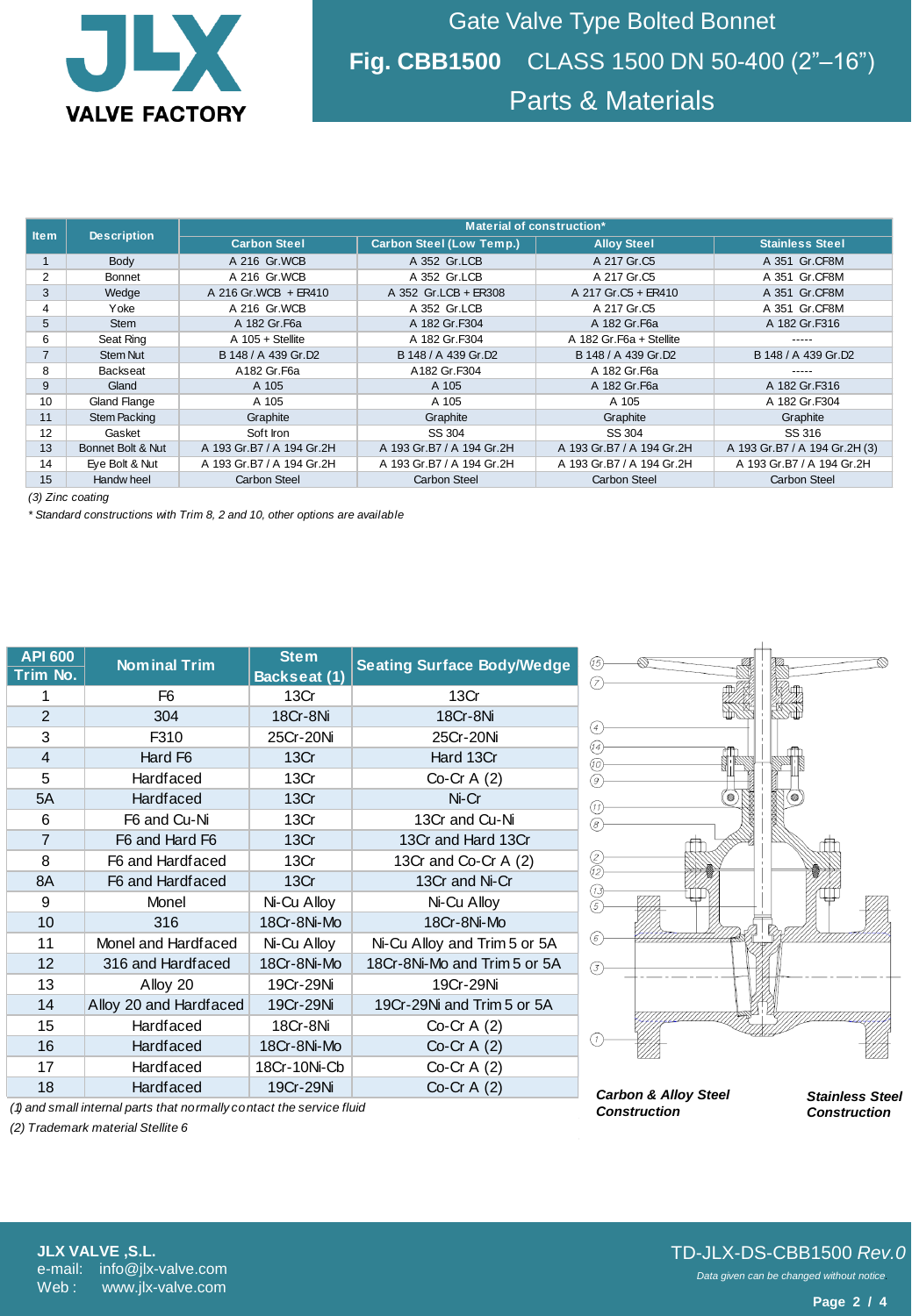

Gate Valve Type Bolted Bonnet **Fig. CBB1500** CLASS 1500 DN 50-400 (2"–16") **Dimensions** 



| <b>DN</b>  | A (RF/BW) | в    | ØC  | <b>WEIGHT</b> |
|------------|-----------|------|-----|---------------|
| 50(2")     | 368       | 574  | 350 | 117           |
| 65 (21/2") | 419       | 700  | 400 | 175           |
| 80(3")     | 470       | 806  | 450 | 240           |
| 100(4")    | 546       | 887  | 560 | 337           |
| 125(5")    | 673       | 995  | 560 | 485           |
| 150(6")    | 705       | 1079 | 305 | 680           |
| 200(8")    | 832       | 1370 | 610 | 1228          |
| 250 (10")  | 991       | 1520 | 760 | 2218          |
| 300 (12")  | 1130      | 1651 | 760 | 3260          |
| 350 (14")  | 1257      | 1825 | 760 | 3990          |
| 400 (16")  | 1384      | 1995 | 760 | 5420          |

*(\*) Dimensions in mm and weight in kg For other sizes consult to the technical department.*

**JLX VALVE ,S.L.** e-mail: info@jlx-valve.com Web: www.jlx-valve.com